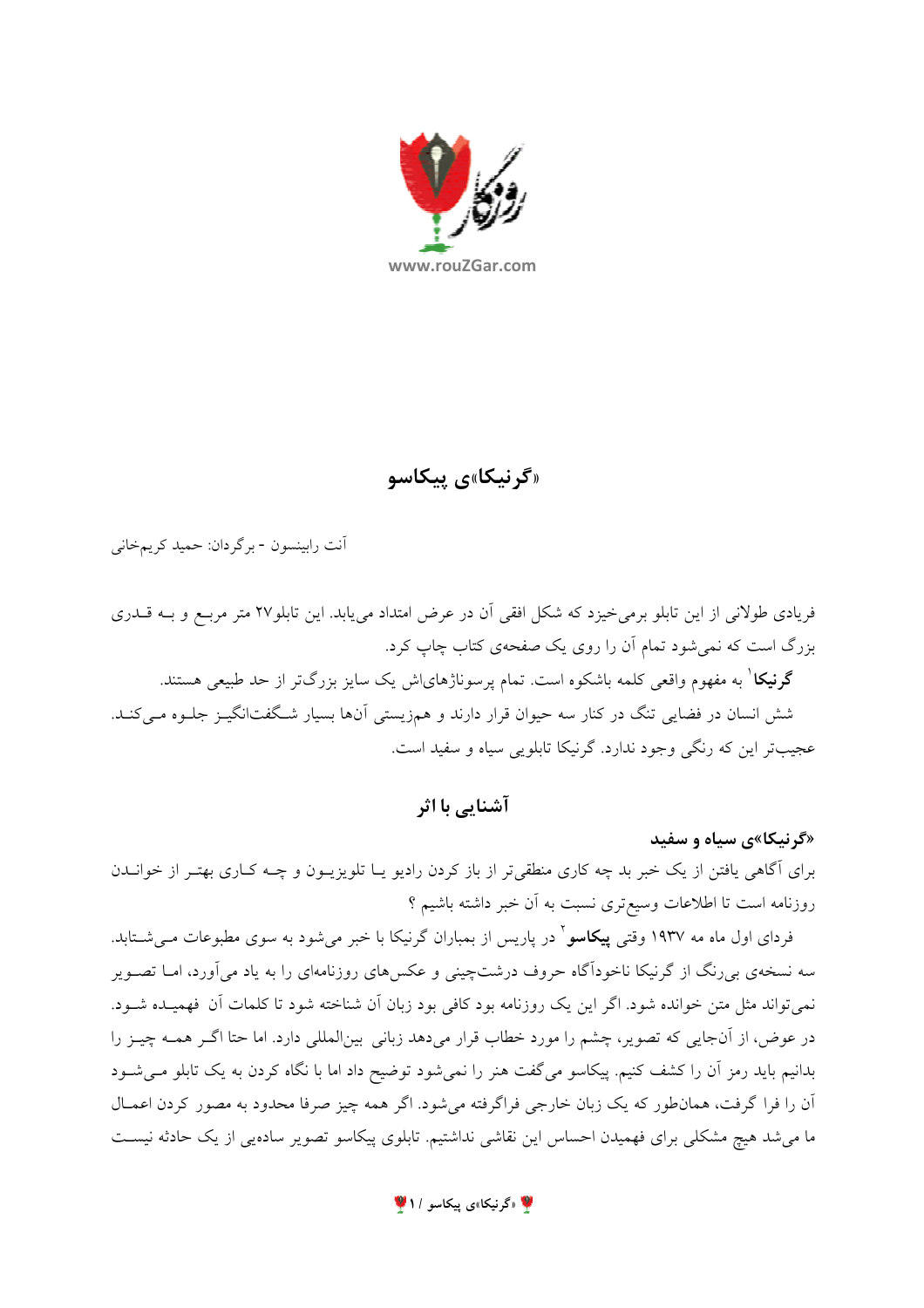بلکه جابهجا سازی رشتهیی از تصاویر بی نهایت پیچیده است.

دنیایی در هول و هراس

گرنیکا مثل یک کتیبه سازمان داده شده و چشم را دعوت میکند تا همه چیز را از چپ به راست مورد کنکاش قـرار دهد. صحنه ظاهرا در فضایی بسته جریان دارد. احساس میشود تیرکهای سقف و زمین با سنگفرش پوشانده شــده است. فقط در مرکز تابلو بخش کوچکی از سقف با سفالهای رومی پوشیده شده که اسرارآمیز جلوه می کند.

حبابی الکتریکی از سقف آویزان است که از نور بی روح آن یک بیضی با دندانههای کوچـک نــوک تیــز و ســفید شکل گرفته که با سایهی خاکستری دیوار آمیخته است. بیننده بعد از احساس اولیهی هرج و مرج متوجه میشود کـه مبنای کمپوزیسیون تابلو به طور قطع، چند صورت است.

در طرف چپ تابلو مادر و کودک با بالاتنهی برهنهی چمباتمه زده روی زمین دیـده مـیشـوند کـه مـادر فرزنـد مردهاش را در آغوش کشیده است. اگرچه این تصویر ابدا عکس نیست با این حال همه چیز در حالت کودک، مـرگ او را مجسم می کند و همه چیز در حالت مادر تیرهبختی اش را به نمایش می گذارد. صورتها از زاویـهی روبـهرو و نیمرخ به عقب خم شده و صورت مادر به طرف بالا چرخیده و دردش را فریاد میکشد. سوراخهـای بینـی و چشـم مادر شبیه اشک هستند.

در پشت سر مادر و کودک، گاو نری در سکونی تهدیدآمیز برانگیخته شده است. او در تصویر از چپ بــه راســت برگشته اما سرش وحشیانه به طرف دیگر در حال چرخش است. چشماناش از روبـهرو بـه بیننـده خیـره شــدهانـد، نگاهاش از نیمرخ به طرف یک دُم تاب خورده خیره شده که شبیه به دودی مارپیچ است.

در گوشه یی از تابلو، در سمت راست گاو، پرندهی مضطربی در تاریکی محو شده است. بالهای او از اندام جــدا شده، گردن و سرش به طرف سقف برگشتهاند. به نظر میرسد در حال هوار کشیدن است.

یکی از پرسوناژها روی زمین دراز شده، دستهایاش باز، جدا از هم و حتا قطع شده است. دست چـباش بـا انگشتانی جدا از هم و منقبض، کف دستی را با مجموعهیی از خطوط به هم گره خورده و عمیق نشان مـیدهــد کــه دست یک کارگر را تداعی میکند. دست دیگر در سمت راست به صورت مشت، روی شمشیر شکسته یی بسته شده است. او سرباز است. چنان که گویی در زیر خاک خفته باشد. گل کوچکی در بالای این دست روییده است. سـرش از نیم رخ و روبهرو به طرف بالا برگشته و دهــاناش بــاز امــا خــاموش اســت. در چشــماناش کــه گویــاتر از ســایر یرسوناژها هستند نشانی از زندگی دیده نمی شود.

در مرکز تابلو، زیر حباب الکتریکی، اسبی از درد بر خود می پیچد. بدناش با نیزهیی که تیـزی آن از پهلـو بیـرون آمده سوراخ شده و شکل واژن را تداعی میکند. تمام بدن با خطوط کوچک سیاه و نقطهگذاری شده پوشیده شــده و از دور حروفچینی ٍ ستونی روزنامهها را به یاد می آورد. با دیدن پالی که به حرکت در آمـده احسـاس مـی کنـیم کـه مادیان با حالتی نمایشی و دردناک سرش را به طرف چپ برگردانده است. دهان باز (رو به بالا) و تیزی نـوک زبـان، فرياد گوش خراش را القا مي كند. اسب در حال زمين خوردن است. در طرف راست، در بالا، زني يک زانوي خــود را به زحمت روی زمین میکشد. گویی زیربار سنگینی له شده است. او سرش را با حالتی تضرعآمیـز بـالا آورده و بــه

**۱۷** «گرنیکا»ی پیکاسو / ۲ <sup>۷</sup>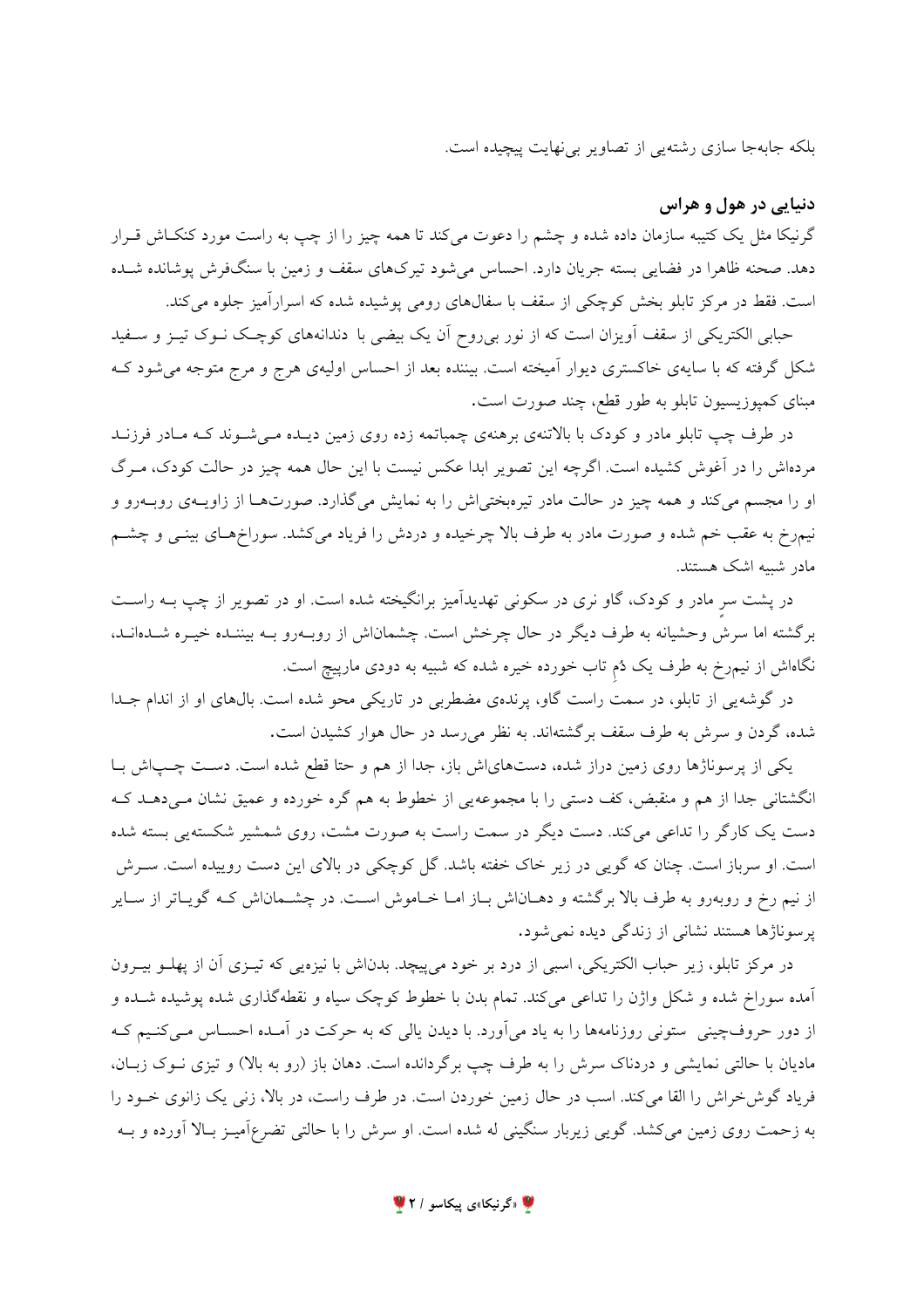نظر می رسد زخمی شده است. کمی دورتر، در طرف راست ، زن دیگری دستاناش را نومیدانه و ملتمسانه بـالا بـرده است. انداماش دیده نمی شود. او با یولک احاطه شده و شعلههای حریقی را به یاد مـی آورد. در بـالای سـرش مربـع کوچکی وجود دارد که شبیه به پنجرهیی کوچک در دیوار فرو رفتـه اسـت. زن سـعی دارد بـه آن برسـد امـا موفـق نمیشود. او در حال افتادن است. در عوض، در طرف چپ این زن در مهلکه، یک حمـل کننـدهی مرمـوز روشـنایی وجود دارد که جز بالاتنهاش از طرف دیگر پنجره دیده نمی شود. او از داخل می آید یا از بیرون؟ سر سفیدش آشکار و عیان در تصویر وارد می شود و در دست راست بلندش مشعلی است. به ایـن ترتیـب، خـوانش تـابلو از چـب بـه راست شش چهرهی اصلی را معرفی میکند. اما چهارتا از آنها به طرف چپ برگشـتهانـد و نهایتـا مـیفهماننـد کـه گرنیکا پشت و رو خوانده میشود، از راست به چپ . پشت و رو مثل دنیای جنگآلـودهیـی کـه پیکاسـو بـرای مـا توصيف مي كند.

## گرنيكا چيست؟

گرنیکا شهر کوچک بی پیشینه پی است با هفت هزار سکنه که در جادهی بیلبـائو در حومـهی باسـک قـرار دارد. ایـن شهر در ۲۶ آوریل ۱۹۳۷ هدف حملهی هوایی «لوفتوافه»ی آلمانی قرار گرفت و بی دفاع بمباران و در چنـد سـاعت کاملا ویران شد. در آن دوران (از ژوییهی ۱۹۳۶) جنگ داخلی در اسپانیا حاکم شده بود. مردان گرنیکا برای جنگیدن در کنار جمهوریخواهان و در مخالفت با شورای نظامی ناسیونالیست به رهبری **ژنرال فرانکو** از آنجـا خــارج شــده بودند. در زمان بمباران جز زنان، کودکان و سال خوردگان کسی در شهر نبود. گرنیکا نماد جنگ داخلـی شـد. اسـیانیا به دو قسمت تقسیم شده بود. کمی پیش از حمله، جمهوریخواهان از فرانسه و انگلستان تقاضای کمک کرده بودنـد اما آنها این میانجیگری را نپذیرفتند. در عوض، آلمان هیتلری برانگیخته شده بـه وسـیلهی فاشیسـتهـا بـیدرنـگ هواپیماهای اش را گسیل میداشت. به عبارتی، بمباران گرنیکا تکرار کلی جنگ جهانی دوم بود.

## کتیبهیی و مثلثی

به نظر می رسد پیکاسو با افزودن چشماندازها فضا را تقسیم می کند و بعد آن را تماما به شکل سه بعدی\ش بازسازی می کند. سنگفرش زمین نگاه را رو به پایین نشان می دهد اما زاویهی میزی که پرنده روی آن تکان می خـورد نگـاهی چرخیده به طرف بالا را به ما نشان میدهد. پنجرهی کوچک در سمت راست رو به بالاست. حباب الکتریکی فضای بسته یی را در داخل نشان میدهد هرچند که تکهی سقف با سفالهای رومی فضای بیرونی را مجسم میکند. میدانیم که بمباران گرنیکا وسط روز اتفاق افتاد اما پیکاسو در نقاشیاش آن را حادثه یی شبانه معرفی کرده است.

در این فضای بی نهایت فشرده و کش آمده، هیچ چیز فریبندهیی وجودندارد که بیننده را گمراه کند. پرسوناژها بـا فرم تخت و بدون برجستگی طراحی شدهاند. قطع افقی تابلو در وهلهی اول آن را شبیه به یک کتیبه نشان میدهد. با این حال، نگاه به وسیلهی سایهروشنها بیشتر به عمق هدایت شده و کمپوزیسیونی مثلثی را آشکار می سازد ک شالودهی آن تقریبا نیمی از مجموع عرض تابلو را اشغال میکند و مشعلی در منتها درجهاش قـرار دارد. ایــن ترکیـب مثلثی، بهطبع تابلو را به سه قسمت تقسیم میکند.

● قسمت چپ به وسیلهی گاو ، کودک و زن اشغال شده.

۴ «گرنیکا»ی پیکاسو / ۳ <sup>۱</sup>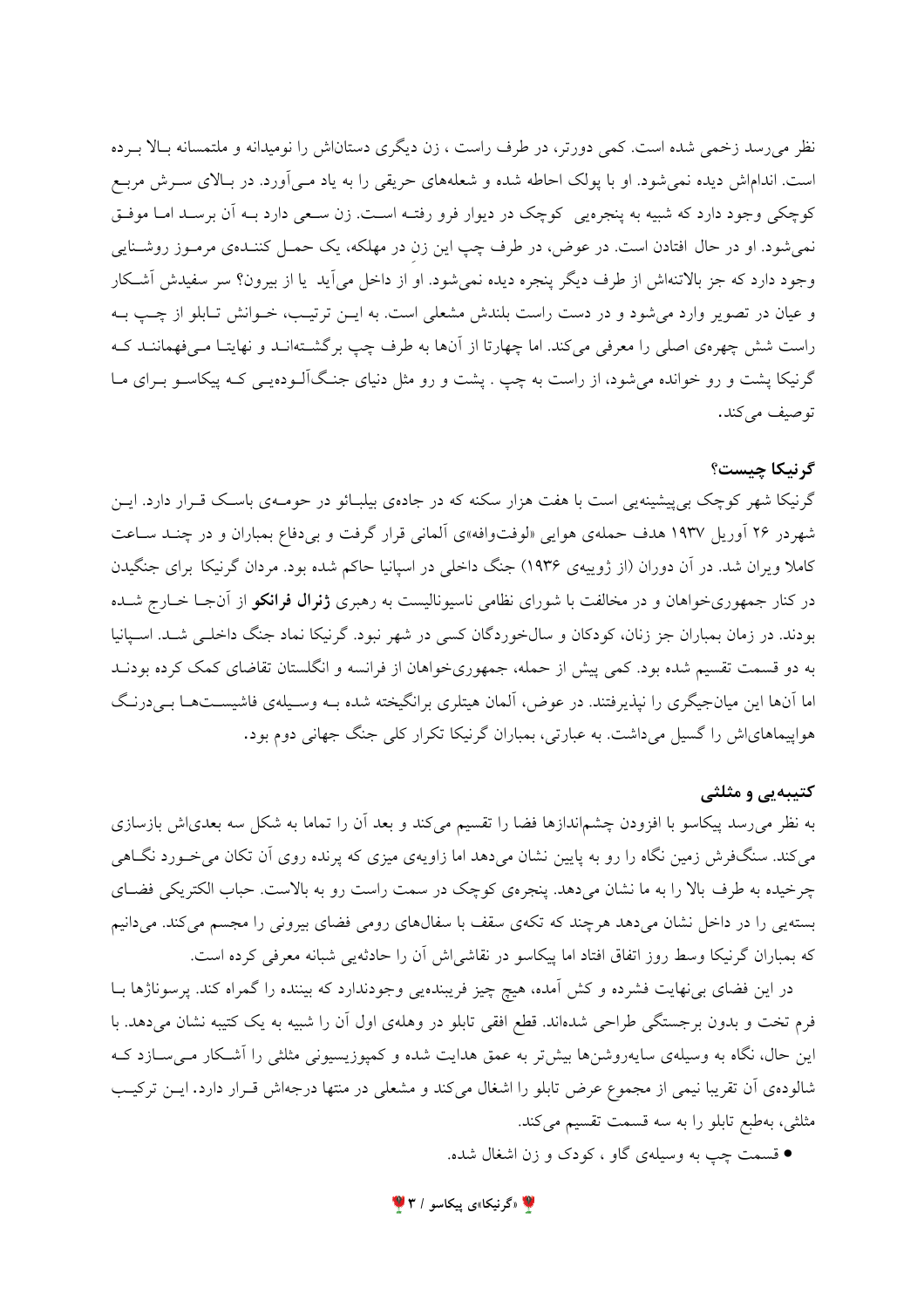● قسمت راست به وسیلهی زن در مهلکه ● قسمت مركزي به اسب زخمي و حمل كنندهي روشنايي اختصاص يافته. دو موجود انسانی در تیره بختی کمپوزیسیون را تقطیع میکنند. اما یک حیوان (اسب) است که بر قسمت مرکزی حکومت دارد.

## گرنيكا تابلويي تاريخي است

از دورهی رنسانس به بعد اسب در نقاشی تاریخی مورد استفاده قرار گرفته است بهویژه زمانی کـه قـرار اسـت نبـرد باشکوهی به تصویر کشیده شود مثل «نبرد سان رومانو» که **یااُلو اوکسلو** آن را نقش کرده اسـت. اسـب انســان را در جنگ علیه پلیدی همراهی میکند. نجابت اسب به نقاش اجازه میدهد تا زیبایی تجسمی را بازآفرینی کند که اساسـا در خدمت نشان دادن برتری سوارکار است. انسان اینجا قهرمان است.

با فرارسیدن دورهی رمانتیسم در آغاز قرن نوزده موضوعات متحول شد. در واکـنش بـه نوکلاسیسیســم، نقاشــان تاثیرپذیری جهتدار را ترجیح دادند. به این ترتیب **دلا کروآی** نقاش بــا «کشـتار سـیو» بــیرحمــی جنـگ اسـتقلال یونانیان را در مقابل حاکمیت ترک افشا کرد. سوارکار روی اسباش دیگر در وسط قـرار نـدارد. در ایــنجــا انســان مهاجم معرفی می شود.

در پایان قرن نوزده <mark>دوانیه روسو</mark> که به دلیل سادگی سبک به وسـیلهی معاصـراناش تحقیـر شـده امـا بــه خــاطر قدرت تابلوهای اش مورد تحسین پیکاسو قرار گرفته، از اسب به عنوان نشانهی جنگ استفاده می کنـد. زن خشــمگین سوارکار در حالی که در یک دستاش شمشیر و در دست دیگرش مشعلی است روی هوا در حال حرکت است. او با اسب سیاهاش از فراز تودهیی از اجساد انسانی به پرواز درمی آید.

در گرنیکا هیچ سواری همراه اسب نیست. سرباز مردهیی که روی زمین افتاده کاری جز برزگ کردن فضـایی کـه برای حیوان در حال سقوط در نظر گرفته شده نمی کند. فریاد حیوان گوش خراش تر از فریاد زنها بـه نظـر مـی رسـد زیرا حیوان در مرکز تابلو قرار داده شده و از نظر اندازه از اهمیت بیشتری برخوردار است. در گرنیکـا جـای انســان تغییر یافته است. آیا او تبدیل به حیوان شده است ؟ به نظر میرسـد **فرانسیسکو گویا** هــموطـن پیکاسـو نیـز همــین پرسش را مطرح میکند. با اعدامهای سوم ماه مه ۱۸۰۸ او حوادث خونینی را یادآوری می کنـد کـه در زمـان اشـغال فرانسه در اسپانیا اتفاق افتادند. قیام خودجوش غیر نظامیان اسپانیایی با تیرباران هـزاران بـی گنـاه در پـای دیوارهـای مادرید پایان داده شد. *آندره مالو* بینندهی دقیق آتلیهی پیکاسو در زمان طرحریزی گرنیکا در کتاب *قلـهی آتشفشـانی* می نویسد به چه دلیل هنرمند گویا را تحسین می کند، به ویژه تابلویی که روشنایی مضاعفی آن را افسون کرده است. روشنایی شب مبهم و وهمانگیز است و نور صریح و خشن شعلهیی که به وسیلهی اَدمکشـان تابانـده شـده تـاریکی شب را میدرد. پیکاسو نیز همچون گویا سکوت کردن را نمیپذیرفت. او نسبت به حوادث١٩٣٧ بلافاصـله واکـنش نشان داد و نقاشی تاریخی را از سر گرفت. اما قضیه این نبود که دوباره به عقب بـازگردد و اتفاقـات را بـه سـادگی نشان دهد. او مثل دوانیه روسو به سمبولیسم رجعت کرد. آثارش از منابع اسپانیایی و در عین حال از شناخت استوره و مذهب سرچشمه گرفته است.

۱ «گرنیکا»ی پیکاسو / ۴ <sup>۱</sup>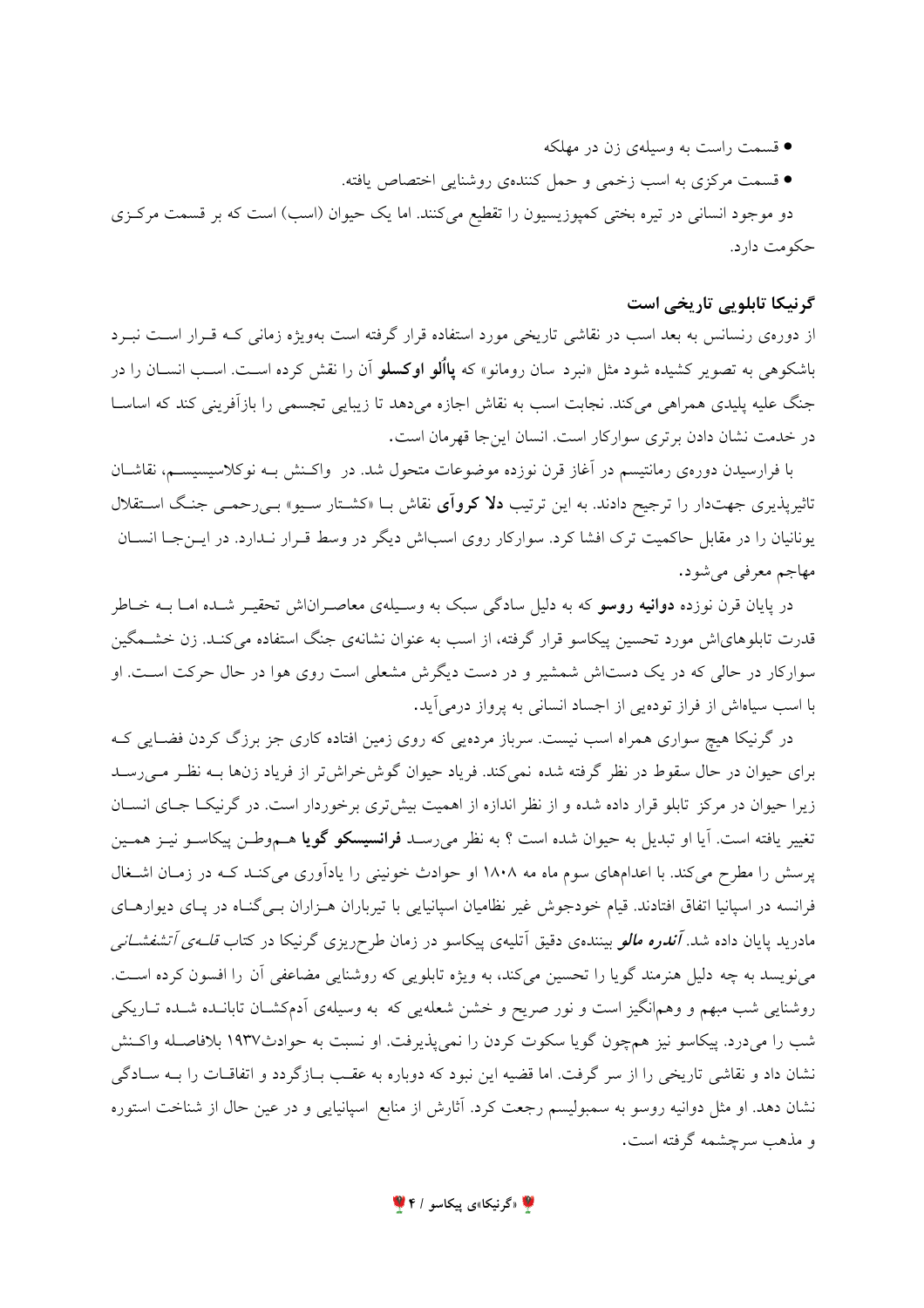پیکاسو در سیتامبر ۱۹۴۵ ، بعد از آزادی پاریس در روزنامهی *فراترنیته <sup>۳</sup> اعلام می کند که اسب در گرنیک*ا معـرف مردم اسپانیا است و گاو مظهر فاشیسم نیست بلکه نشان دهندهی جهل و خشونت است.

«شما فکر می کنید هنرمند چگونه آدمی است ؟ احمقی که اگـر نقـاش اسـت چیــزی بــه غیــر از چشماناش ندارد و اگر موزیسین است فقط گوش۵ایاش را دارد یا قریحـهیشــاعرانه در تمــام زوایای قلباش دارد اگر شاعر است ...؟ نه ، نقاشی عملی برای تزیین کردن آپارتمانهــا نیســت بلکه ابزار جنگی اعتراضی و دفاعی در برابر دشمن است» (نقل از پیکاسو به وسیلهی ژان لیماری در کتاب پی*کاسو، مسخها و یگانگی.* (ژنو، ۱۹۷۱)

#### نقاشی تاریخی

از اواسط قرن نوزدهم، نقاشی تاریخی (که موضوعاتاش از استوره، تورات، عهد عتیق و ... الهام میگرفتند) جایگاه اول را نسبت به سایر موضوعات اشغال می کند. این گونه نقاشی که آن را دارای تمبی نباب مبی داننید، در حیالی کیه صحنهی ژانر، منظره و طبیعت بیجان را ژانر پستتری در نظر میگیرد، اندازهی بزرگ را روا میدارد. بـا فرارسـیدن امپرسیونیسم، نقاشی تاریخی کمکم از رونق میافتد. نقاشان بیشتر سعی میکنند لحظههای درخشـانی را بـه تصـویر بکشند و به خود سوژه کمتر اهمیت می دهند.

«من میگویم او نسبت به فرمهای بسیار قدیمی خیلی حساس بود چرا کــه تمــدنهــا را در خــود داشتند. جمجمهی مرده، گاو آفتاب، اسب با مرگ ... که این هردو در گرنیکا هســتند. او شــیفتهی وصل کردن زین دوچرخه با دستهی آن بود و بیش تر دوست داشت با آنها کلهی گاو بسازد.» (آندره مالرو، ق*لهی آتشفشانی*. ۱۹۴۷)

## خدا، گاو يا قرباني؟

هرچند که گاو در سمت چپ تابلو جای گرفته اما نقش او در درجهی اول اهمیت قـرار دارد. او از یـک طـرف بــه وسیلهی قسمتی از دیوار پشت و از طرف دیگر از طریق نـور بـه دو قسـمت تقسـیم شـده اسـت. سـر سـفیدش بـا خشونت از زمینهی تاریک جدا شده و با اندام خاکستری پررنگ و پنجههای سـپاهاش در کنتراسـت اسـت. بــه نظـر میرسد همه چیز او را متهم میکند: حتا اسب با حالت زانو زده و تضرعاًمیـز و زنـبی کـه مشـعل در دسـت دارد. در امتداد نگاههای شان یک مثلث طرح شده و تا زبان نـوک تیـز اسـب امتـداد یافتـه کـه چشــمان|ش دو تیلـه و شــاید گلولههای تفنگی را به یاد می آورد. اما گاو از صحنه منحرف شده است . نگـاهاش مشـوش کننـده اسـت چـرا کـه انسانی تر از نگاه حیوان است و از فضای خود بیرون آمده تا با فضای بیننده تلاقی داشته باشـد. او مثــل بــازی تیــر و كمان خودش را از اين مجرميت تخليه مي كند و آن را به دنيا بازمي گرداند.

ه «گرنیکا»ی پیکاسو / ۵ <sup>م</sup>ا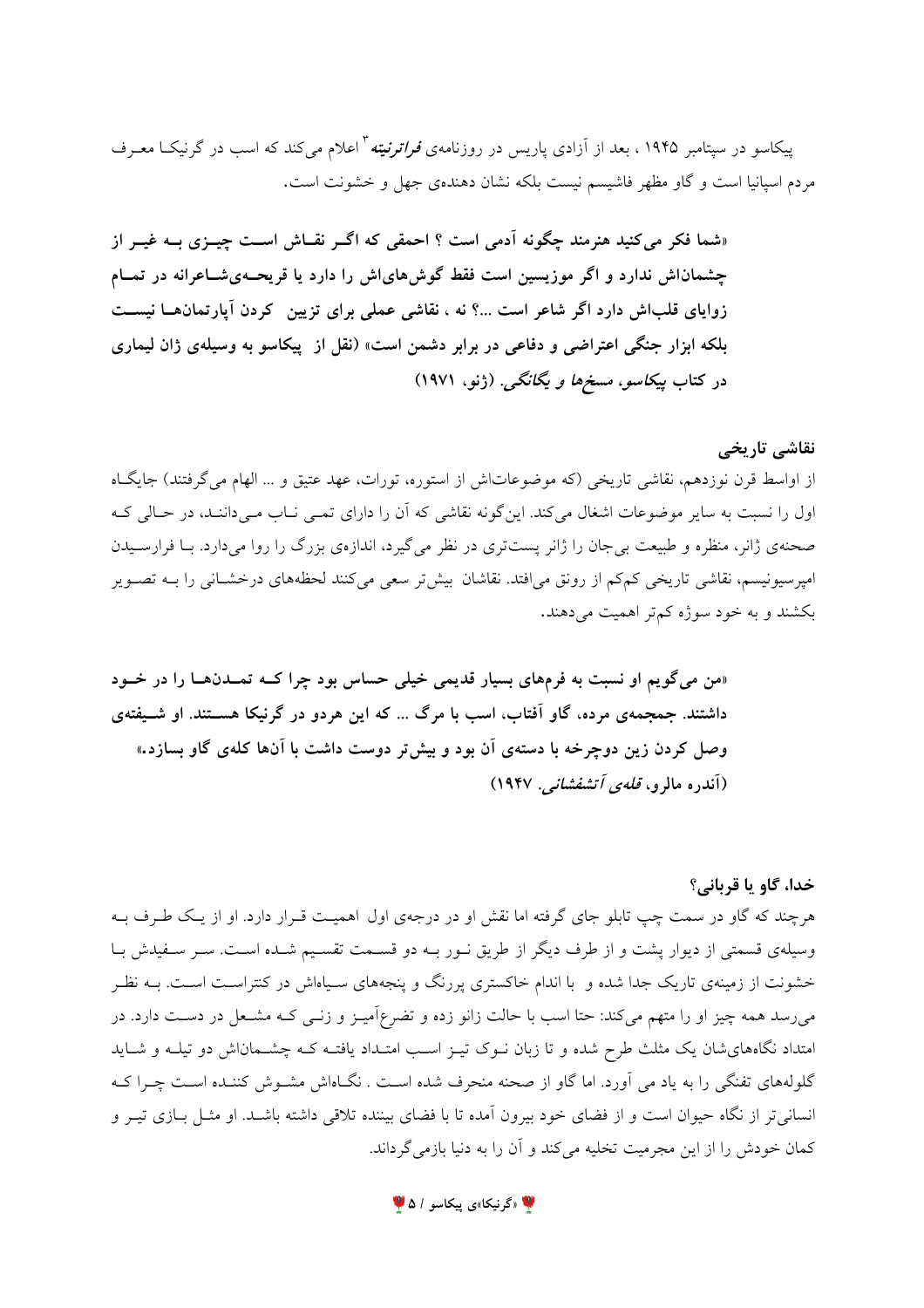در گرنیکا فقط انسان است که روی زمین افتاده. سرباز مرده است. اسب (دوست انسان؟) که پهلویاش با نیزهیی سوراخ شده، مشرف به مرگ است. گاو سرکش با بی حرکتی اش تهدید می کند و انسانیت با خشونت اش.

#### استورەي ميترا

پیکاسو براساس شهادت یکی از دوستاناش **ژنویو لاپورت** ( *اگر شب تاخیر کند...* .پاریس، انتشـارات پلــون ۱۹۷۳) شناخت کاملی از آیین میترا داشت. میترا مذهبی باستانی و شرقی است (مربوط به دوهزار سال پیش از میلاد مسـیح ) که یونانی شده و در امپراتوری روم به وسیلهی سربازان ترویج یافته است. آیین آن در معبدی تاریک اجرا می شـده و آنگونه که در تصویر دیده می شود و براساس این آیین گاوی را در پیش گاه مرد جوانی برای الاهـهی آفتـاب قربـانی میکردند، خون گاو بر یکی از مقربان جاری شده و نور ملکوتی را به او منتقل میسازد و بـرای میتـرا کــه خنجـر در پهلوی گاو فرو برده بر روی سینیهایی نذری عرضه میشود، دو مشـعلدار (روز و شـب) در پهلـو قـرار گرفتـهانــد. حیوانات دیگر در اطراف دیده میشوند و کلاغی در صحنه نشسته که پیامآور آفتاب است .

## یایان استوره و مذهب

کسی که به خشم می آید هر لحظه خطر می کند. زنی که مشعل در دست دارد خشمگین است. نور مشعل او قـادر بـه روشن کردن شب نیست. از دنیای مردها جز حیوانات و زنانی تیره بخت چیزی باقی نمیماند. پرنده هوار می کشـد. او به آفتاب دسترسی ندارد. همهی آن چه در آیین قربانی نماد روشنایی بود در این جا ویران شده است.

براساس تعبیر تاریخشناس هنر، **ژان کلر**، گرنیکا یک عید میلاد مسیح وارونه اسـت. ایــنجـا موجــود انســانی در درجهی دوم اهمیت قرار دارد چون دنیا مرکزش را گم کرده و پر از هرج و مرج است.

گاو (le taureau) جاي گزين گاو (le boeuf)و اسب جاي گزين الاغ شده است. حضرت يوسف ديگـر هـيچ کمکی نمی تواند بکند. او روی زمین افتاده است. کودک مرده متولد شده و «باکره و کـودک» بـا نقـش[فرینـی تخیـل تبدیل به مادری میشود که در پیهتا<sup>\*</sup>بر مردهی مسیح دل میسوزاند. در خانهی<sub>ی</sub> ــ بــه منزلــهی محــل تولــد مســیح <sup>ــ</sup> حباب ناچیزی به علت فقدان ستارهی<sub>می</sub> معجزهآسا صحنه را روشن میکند. سه زن تضرعآمیز و فریادکشان با شـیفتگی جایگزین سه شاه مجوس میشوند. از آنجا که منابع استورهای در تورات و تاریخ هنر غیر قابل انکارنـد، گرنیکـا بــه عنوان یک نقاشی تاریخی از نوع جدید خود را می نمایاند. این روش با شکلی کنایهآمیز از حادثهی مشخص بمبـاران شهر کوچک باسک در سال ۱۹۳۷ با ما سخن میگوید و همه چیز را به طور مبسوط نشان میدهد. گرنیکا گذشته و آیندهی همهی جنگها را به تصویر می کشد.

# تمثیل گاو در فرهنگ شرق و غرب

گاو بیش از هر حیوان دیگری در تاریخ هنر به تصویر کشیده شده است. با نعرماش در توفان سهیم می شود و هیبت متوازناش که حمل کنندهی زندگی است نیـروی اَفریننـدگی، حاصـلخیـزی، مبـارزهجـویی و مردانگـی را تجسـم می بخشد. اگر او خدایی معرفی می شود که برای اش قربانی میکنند به همین نسبت نیز حیوانی است که برای خدایان

**پ** «گرنیکا»ی پیکاسو / ۶ ک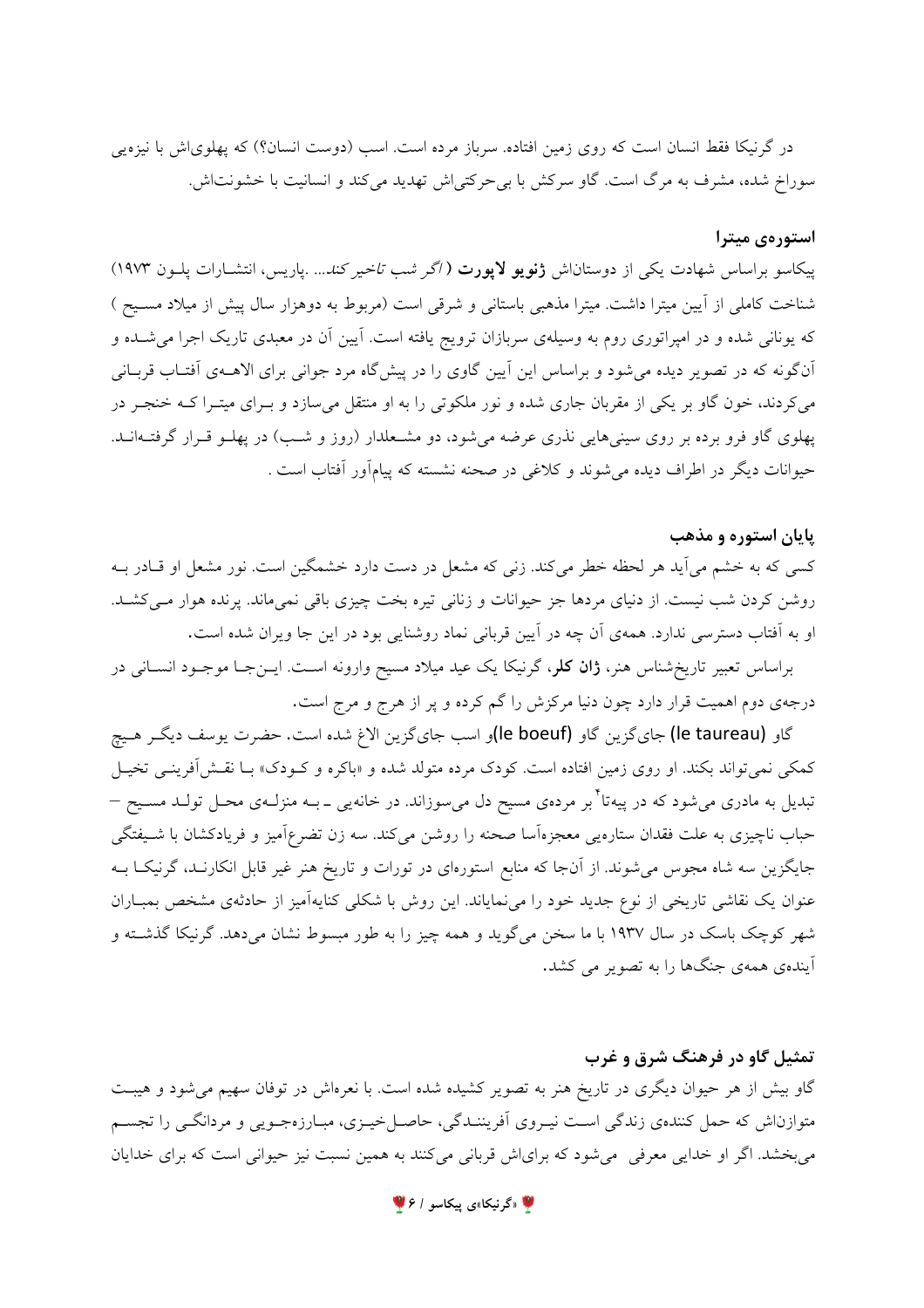قرباني مي شو د.

در مصر، گاو اَپیس که دایرهی خورشید را حمل میکند، حاصلخیزی و تولد اوزیریس را مجسم میکند. در هند، گاو ناندی نشانهی ایندرا و شیوا است. او نماد دارمـا (نظـم کیهـانی) اسـت و آن را موجـودی بـی کرانـه مى يندارند.

در اسپای مرکزی و سوریه، گاو خدای دریاهاست که در عمق جزایر پنهـان شــده و پــیش از توفـان بــه خــروش درم*ی*آید.

در یونان، گاو مختص به پوزییدون (خدای دریا) و دیونیزوس (خدای مردانگی و حاصـلخیـزی) اسـت. زئـوس برای فریب دادن اوروپ به شکل گاو در می آید.

در چين، گاو «چه – يو» ديو باد است.

در ایران، گاو با میترا یکی دانسته می شود که الوهیت خورشیدی و نماد خدایی است که مرده و دوباره جان یافتـه است.

## گرنيکا و زمينههاي آفرينش آن

اسیانیایی در تبعید

پیکاسو از سال ۱۹۰۴ در فرانسه اقامت کرد. هرچند که پاریس مرکز جهـانی هنرهـای متنـوع روزگـار بـود و جـوان اسپانیایی را ترغیب به ترک کشورش میکند اما او هرگز هویتاش را از دست نمیدهـد. ولـی پـس از اعـلام جنـگ داخلی ۱۸ ژوییهی ۱۹۳۶ این انتخاب شکل تبعید به خود میگیرد. پیکاسو از فاشیسم نفرت دارد و ایـنبـار اخـتلاف عمیقاش با رژیم فرانکو، او را مجبور میکند که دیگر به کشورش بـاز نگـردد. دولـت جمهـوری او را بـه مـدیریت افتخاری موزهی پرادو منصوب میکند، پستی که هنرمند نمیتواند آن را بپذیرد.

در همین زمان (۱۹۳۷) پاریس برای برگزاری نمایشگاهی بینالمللی اَماده میشود. بـار دیگـر در ژانویــهی ۱۹۳۷ دولت جمهوری با سفارش یک نقاشی دیــواری بــرای غرفــهی اســپانیا کــه بــه وســیلهی ژوزه لــویی ســر آرشــیتکت طرحریزی شده بود به تولد دوبارهی هنرمند شهادت میدهد. سفارشدهنده که از پیش نسبت بـه همکـاری پیکاسـو اطمینان نداشت دست او را در مورد سوژه کاملا باز گذاشته بود و کاملا مطمئن بود که اثری سیاسـی و متعهـد خلـق خواهد شد. این برای پیکاسو فرصتی بود تا وطن پرستی|ش را به نمایش بگذارد. اما اولین طـرحهـا بـازگو کننــدهی هیچ اندیشهی سیاسی نبودند. در عوض، در هفتم ژانویه پیکاسو شروع به تهیهی یک سـری از گراوورهـای کوچـک آکواتینت میکند که با فرم دو کلیشهی چاپی خانه خانه و به روش کارتون فکاهی ارایه میشود. او در هفتم ژوئـن این کار را همراه هجوی از یک شعر اتوگراف با نام *خیال و دروغ فرانکو* به پایان میرساند.

#### نقاشي اتوبيوگرافيک

پیکاسو نقاش تاریخی سنتگرا نیست. تمام نقاشیهایاش اساسا به تاریخچهی زندگی خودش مربـوط مـیشـود. او میگوید: «من همانطوری نقاشی میکنم که دیگران اتو بیوگرافیشان را می نویسند.»

اگر پروژهیی بزرگ را به کندی اجرا میکند به دلیل بحرانی است که در زندگی شخصبی و در کشورش جریـان

۷ «گرنیکا»ی پیکاسو / ۷ <sup>۷</sup>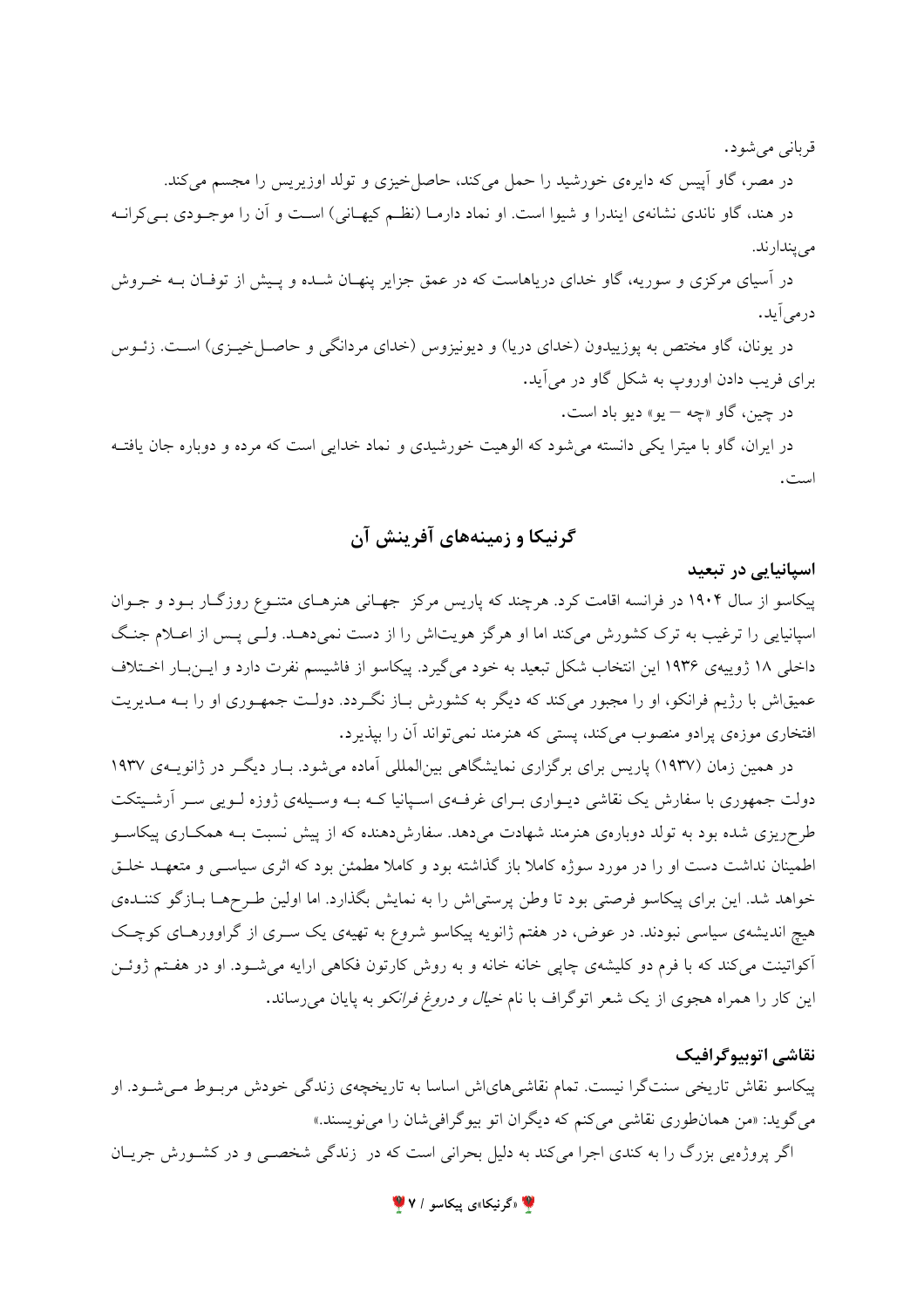دارد. با این حال آن را با تثبیت موضوعی که برای اش ارزشمند است به پایان مـی(سـاند: نقـاش و مـدل(ش. شـوک ناشی از بمباران ۲۶ آوریل نقشههایاش را به هم میریزد. از کل آتلیهیی که از ابتدای کارش تـدارک دیـده بــود جــز یک لامپ و نور تندی که مثلثوار منعکس می شد چیزی باقی نمی ماند. اما به نظر می رسد آتلیهی پلاک ۷ در خیابان گراند \_اوگوستین که از اول سال در آن زندگی میکرد در گرنیکا امتداد یافتـه اسـت. ایـن محلـی پرمـاجرا و همـان جایی است که جریان شاهکار ناشناختهی بالزاک در آن شکل میگیرد. **دورا مار** روزنامهنگــار و جــوان عکاســی کــه پیکاسو از سال ۱۹۳۵ او را می شناسد در نزدیک او سکونت دارد. این دختر دلیل اسبابکشی پیکاسو است. ورود او به زندگی پیکاسو وضعیت خانوادگی او را که قبلا هم پیچیده بود به هم می ریزد.

#### افسانەي مينوتور

براساس مسخهای اووید، زئوس برای فریب دادن اروپ تبدیل به گاو می شود . از این عشق مینوس به دنیا می آید که یادشاه کرت می شود . او فراموش کرده، یک روز با قربانی کردن گاو زیبایی برای یوزییـدون ( خـدای دریـا ) انتقـام میگیرد. سرنوشت بدی برای همسرش پازیفه رقم میخورد کـه عاشـق گـاو سـفیدی شـده اسـت. از ایـن رابطـهی غیرطبیعی هیولایی با اندام انسان و کلهی گاو متولد می شود. یادشاه او را در قصـری هـزار تـو زنـدانی مـی کنـد کـه نمي تواند از آن بيرون بيايد. اما هر از چند گاه هفت دختر و پسر جوان را كه از آتن به عنـوان خـراج مـي گرفـت در اختیار او می گذاشت. یک روز تزه، جوان آتنی تصمیم می گیرد شهرش را از دست هیولا آزاد کند. او به قصـر حملـه می کند ، مینوتور را می کشد و راهاش را با همدستی آریان، خواهر ناتنی مینوتور باز می یابد و حوادث دیگری همـراه او برایش پیش میآید.

## همسران ييكاسو

پیکاسو در سال ۱۹۱۸ با **اولگا کوخلووا** رقاصهی قدیمی ازدواج کرد که یک سال پـیش از آن، هنگـام هـمکـاری بـا گروه بالهی روس با وی آشنا شده بود .

سالههای اول زندگی مشترکشان برای هنرمند ثبات مادی و روانی بسیار ارزش،مندی به همـراه داشـت آثـار ایـن دوره که کلاسیک به نظر می رسد حاکی از آرامشی است که پیکاسو پیش از آن تجربه نکرده بود. امـا در سـال ۱۹۲۷ سه سال بعد از تولد ژان کوچولو وضعیت خراب میشود . زن و شوهر با مشکل مواجه میشوند . گسستگی سـبک گونه یی در کارش کشش زندگی زناشویی را منعکس میکند، بی آن که آشکارا آن را به تصویر کشیده باشد. در فرمها گسیختگی ایجاد می شود و رنگها ملالآور می شوند. پیکاسو سعی میکند بـا افکـار غیرمنتظـره دنیـای نابخردانــه را تفسير كند.

در سال ۱۹۳۷ با م**اری ترز والتر** آشنا میشود که هفده سال از خودش کوچکتر است. این رابطه در آغاز مخف<sub>عی</sub> نگه داشته می شود اما نقاشی این عشق جدید را لو می دهد. رنگهای شهوتانگیز، فرمهای لطیف اندام دخت جوان را تجسم می بخشند و رنگهای روشن و زنده، بوری و شادابی اش را.

اما از ۱۹۲۸ به بعد تم جدید ــ مینوتور ــ در آثار پیکاسو متجلبی میشود. او خودش را وقف استوره میکنــد و بــه

**لگ** «گرنیکا»ی پیکاسو / ۸ پا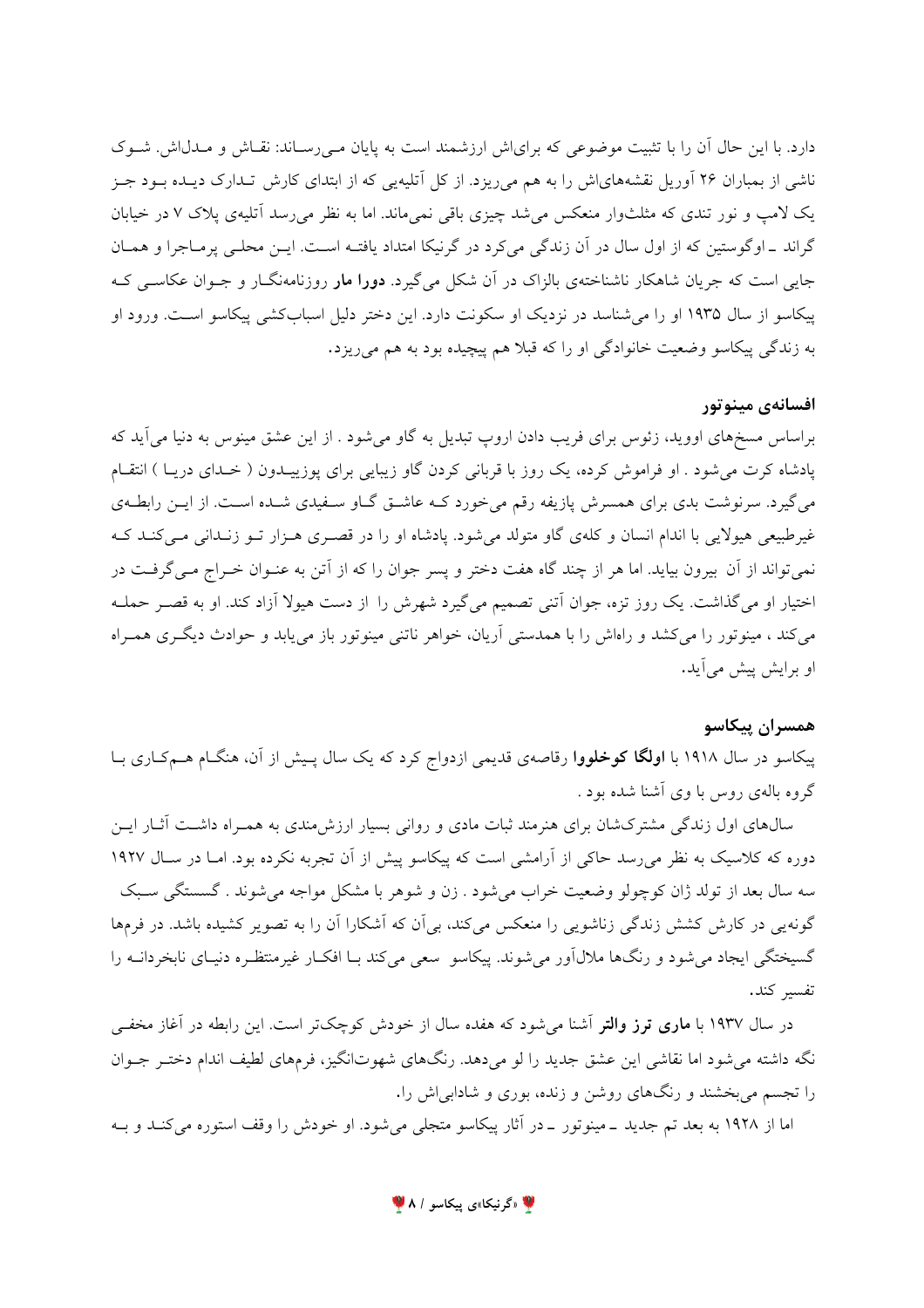طور کامل محو مینوتور میشود که نیمی حیوان و نیمی انسان است و با وضعیتی در هم و بر هم، به طـور هــمزمـان هم هیولا و هم قربانی است. این دوگانگی به او فرصت میدهد تا مجرمیـتاش را نسـبت بـه اولگـا و عشــقاش را نسبت به دختر جوان بیان کند. هردو چهرهی خودش، مبهم بودن و گفتار و کردار ناهنجارش، گاو و گاوباز نهایتـا بــا هم مرتبط هستند.

از سال ۱۹۳۵ وقتی ماری ترز، مایا را به دنیا می[ورد وضعیت بدتر می شود. پیکاسو از اولگا \_که قاطعانــه طــلاق را رد می کرد ــ جدا می شود. تم مینوتور ادامه می یابد اما دگرگون می شود. از آن به بعد هیولا زخمی، کور و سپس رو به زوال قرار می گیرد.

#### كوبىسم

در گرنیکا به جز صورت کودک مرده که آن را فقط از روبهرو میبینیم بقیهی صورتها به طور همزمان از روبــهرو و نیمرخ دیده می شوند. آیا این صورتها از شکل افتادهاند؟

پیکاسو از زمان ابداع کوبیسم که از ۱۹۰۷ شروع میشود ترجیح میدهد اشیا و موجودات را آن طور کـه هسـتند نشان دهد و نه آنطور که دیده می شوند. او با آگاهی از این که چشم، واقعیت را تغییر یافته مـیبینـد روش جدیـدی برای نشان دادن دنیا پیدا میکند، روشی بی حقه و نیرنگ که می تواند بر ما بباوراند که تابلو سه بعد دارد. اما بـیش تـر از دو بعد تابلو را نمیشود دید. چشم بدون چرخش در اطراف از درک کامل یک صورت نـاتوان اسـت. مـا در هـر موقعیتی که قرار داشته باشیم قادر به دیدن بخش مهمی از سوژه نخواهیم بود. پیکاسو تحت تاثیر آنچه که از نقاشــی **سزان** و همچنین از هنر افریقایی کشف میکند، همراه با **ژورژ براک** نقاش شروع به افزایش دادن زوایای دید میکند به طوری که یک صورت را از زوایای مختلف طراحی میکند. **د***وشیزگان آوینیون* شاهکار اولـین مرحلـهی کوبیسـم است. از ۱۹۱۰ پیکاسو به کارگیری فرمها را ارجح میشمارد و رنگ تقریبا ناپدید می شود او میماند و هارمونی هـای خاکستری و خرمایی: این کوبیسم «اَنالیتیک» است. در ۱۹۱۲ به مدد تکنیک کـولاژ از رنـگ بـه عنـوان نشـانهیـی از واقعیت استفاده میکند. این دوره موسوم به سنتتیک (ترکیبی) تا ۱۹۱۷ و رفتنش به ایتالیا به طول می انجامـد. پیکاســو برای خلق گرنیکا از اول کولاژ با کاغذ نقاشی را در نظر گرفته بود.

## دورا مار و عکاسی

در ۱۹۳۷ هرج و مرج در اسپانیا و در زندگی پیکاسو ــ که سه زن همزمان در آن حضور دارند ــ حاکم اسـت: اولگــا، عروس رها شده، ماری ـ ترز الههی ده سال آخر و مادر جوان که از زمان حضور دورا مار نسـبت بـه آینـدهی خـود نگران است. پیکاسو به آندره مالرو میگوید: «زنها ماشین رنج کشـیدن هسـتند.» هـر سـه زن، حتـا دورا مـار آزرده خاطرند. پیکاسو می گوید: «دورا برای من همیشه زنی بوده که در حال گریه کـردن بـوده اسـت.» دورا مـار هنرمنـد، خیلی خوب می تواند ضمیر خود را به اسپانیایی بیان کند، او بر عکس ماری ـ ترز، همصحبتی واقعـی بـرای پیکاســو است و تردیدهای هنرمند را همچون مسایل سیاسی درک میکند و در عین حال نسـبت بــه کــار روی گرنیکــا تعهــد خاصی از خود نشان میدهد. به مدد مجموعه عکسهای اوست که امـروز تمـام مراحـل کـار نقـاش شـناخته شـده

4 «گرنیکا»ی پیکاسو / ۹ <mark>پ</mark>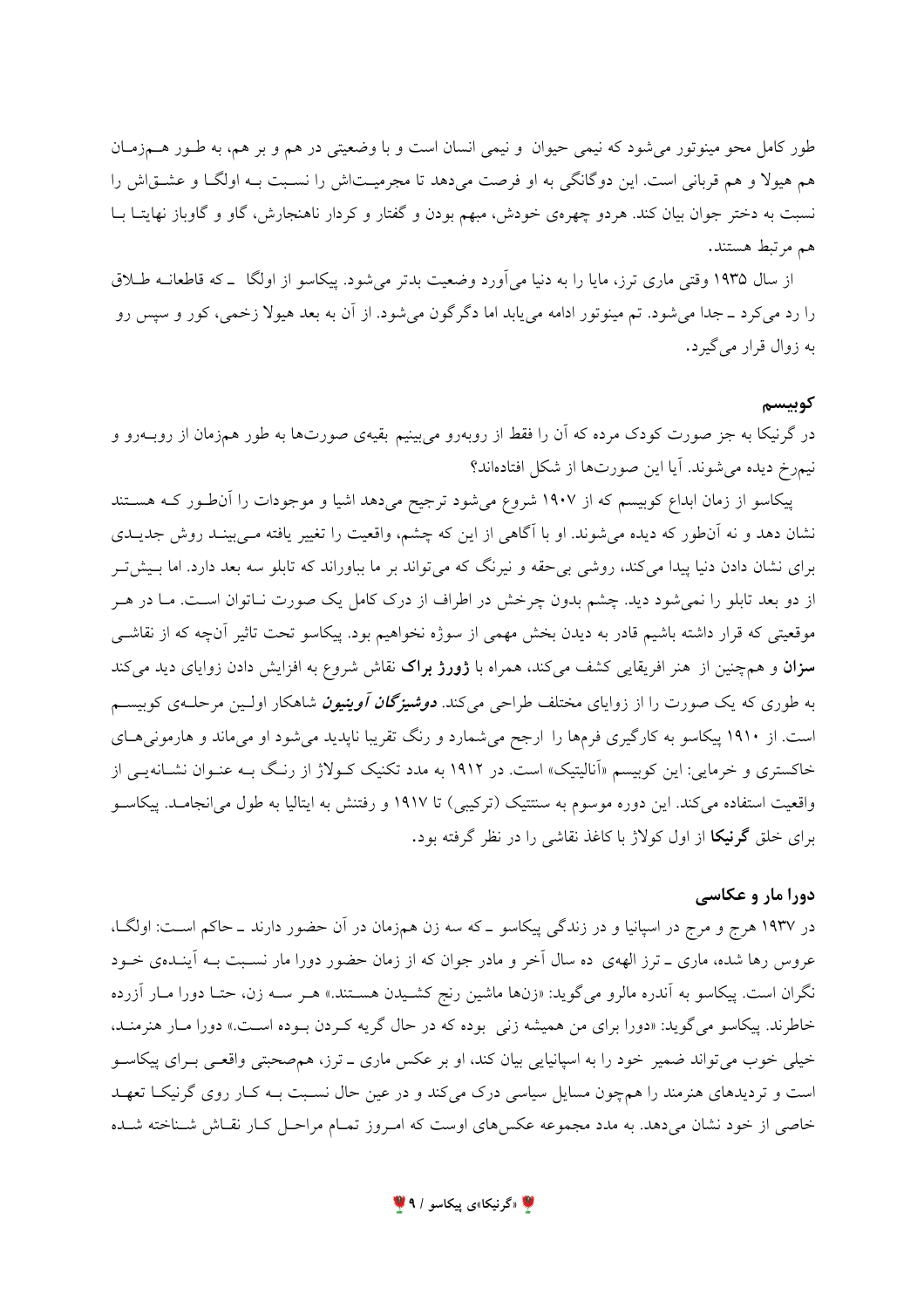هستند.

پیکاسو اعتراف می کند که عاشق هر کسی می شود که در اطرافاش باشد. او نمبی توانید نسبت بـه کسبی کـه از ۱۹۱۰ خودش از آن عکاسی می کند بی تفاوت بماند. او در عین حال مدل ایدهآلی برای معروفترین عکاسـان دورهی خودش است که با بعضی از آنها (مثل: براسایی، آندره ویلی یر، ادوار کین، داوید دوگلا دوکان و لوسـین کلــرگ...) پیوند دوستی بر قرار می کند.

همراه با این دوستان و همکاری با دورا مار که تا سال ۱۹۴۳ صمیمیتاش را نثارش میکند تجربـههـای جدیــدی میان عکاسی و نقاشی با ترکیب تکنیک قدیمی کلیشهی شیشه و رایوگرام یا فتوگرام خلق می شود.

## پیکاسو و سوررآلیسم

پیکاسو قبل از آشنایی با دورا مار به جنبش سوررآلیستی پیوسته بود که **آندره بروتــون** سـردمدار ایــن جریــان آن را چنین توصیف می کند: «اتوماتیسم نابی که قصد داریم به وسیلهی آن \_ چه از راه زبـان و چــه بــه هــر روش دیگــر \_ كاربرد واقعي انديشه را بيان كنيم.»

در سال ۱۹۲۵ پیکاسو در اولین نمایشگاه سوررآلیستی شرکت می کند. تمایل او به کنکIش ناخودآگـاه، ســلیقهی فانتزی(ش، حملهوری جنسی(ش، نفرت(ش از تجمل و علاقه(ش به قرار دادن اشیای پیش پـا افتـاده در ردیـف آثـار هنری ـ از راه سوار هم کردن و کولاژ ـ دلایل نزدیکی اش را به این جنبش آشکار می کند. از آنجایی که پیکاسـو بــه طور کامل در ردیف سوررآلیستها قرار نمی گیرد همچنان غیرقابل طبقهبندی باقی مےمانـد. بـا ایــن حـال یکــی از کولاژهایاش روی جلد اولین شمارهی مجلهی *مینوتور*° مورد استفاده قرار میگیـرد کـه شـامل مقالــهیــی در بــارهی نقاشی پیکاسو است که آندره بروتون آن را نوشته و با عکس های براسایی مصور شده است.

#### گاو و گاوباز

اگر تم مینوتور که به طور تنگاتنگ به ماجرای شخصی پیکاسو با ماری ـ ترز مربوط می شـود بعـد از گرنیکـا ناپدیـد می شود، اما تم گاو و گاوبازی تا زمان مرگ هنرمند یا برجا باقی می ماند.

در ۱۹۳۲ **رامون گومز دو لا سرنا** در مجلهی *دفترهنر* به پیکاسو لقب گاوباز نقاشی میدهد. طبق گفتهی یک گاو باز معروف (لوپی ۔میگل دومینگن)، دوست هنرمند، یک گاوباز بزرگ با تسلط پـافتن بـر گــاوی کــه قــدرتنمــایی می کند خود را نشان میدهد. قدرت تصویری تابلویی مثل گرنیکا وبه طور کل آثار پیکاسـو ناشـی از کـنش دیگـری است که هرگز در بیرون سوژه باقی نمیماند. پیکاسو همچون گاو یـا گاوبـاز، در نقاشــی|ش کـه عرصــهی مبـارزهی زندگی او است رها می شود. او می گوید:« نقاشی هر کاری که دل اش بخواهد با من می کند.»

## اشتياق مفرط

پیکاسو در طول زندگی هنری ش به ابزارهای بیان ش افزود. تمام فـرمهـای دلخـواهاش را در نقاشـی و کنـدهکـاری تجربه کرد اما قانع نمیشود. پیوسته با کنجکاوی پایان ناپذیری فرمهای جدیـد هنـری را مثـل کـولاژ، کنـدهکـاری و سوار کردن اشیا روی هم امتحان کرد. **سرژ دیاگیلف**، مدیر گروههای بالهی روس به او پیشنهاد میکند تـا بــه عنــوان

۱۰ اگرنیکا»ی پیکاسو / ۱۰